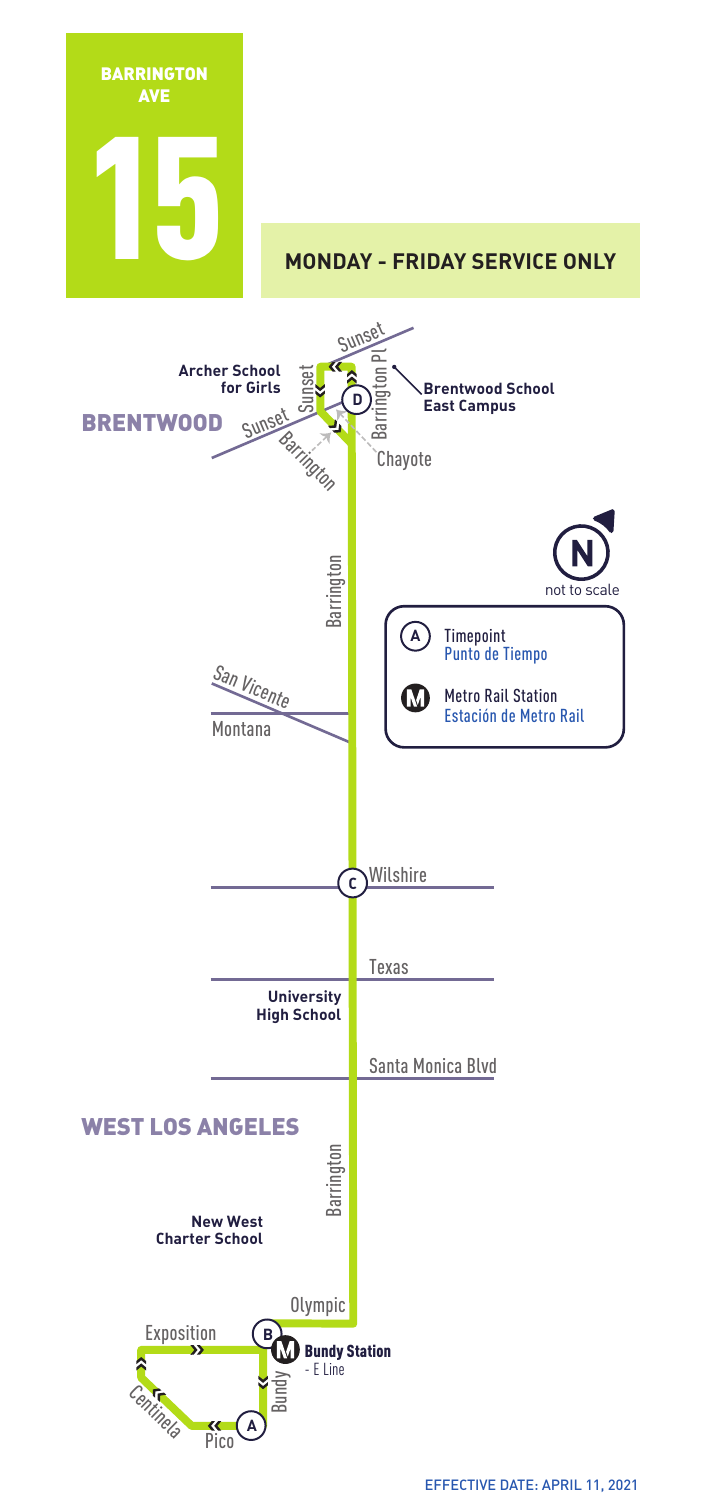### **WEST LOS ANGELES TO BRENTWOOD**

| ខូតី<br>آه ⊇ً<br>A | สี<br>Ξ<br>o ⊐ ಹ<br><b>ಚ</b> ⊞ಹ<br>B | ω<br>ന് ഹ<br><u>رم</u> | ٩<br>య<br>ø<br>ឨ<br>Barı<br>Cha<br>څ<br>D |
|--------------------|--------------------------------------|------------------------|-------------------------------------------|
| 6:44               | 6:47                                 | 6:52                   | 6:59                                      |
| 7:32               | 7:35                                 | 7:42                   | 7:50                                      |
| 8:28               | 8:31                                 | 8:38                   | 8:46                                      |
| 9:20               | 9:23                                 | 9:29                   | 9:37                                      |
| 10:16              | 10:19                                | 10:25                  | 10:33                                     |
| 11:06              | 11:09                                | 11:15                  | 11:23                                     |
| 11:56              | 11:59                                | 12:05                  | 12:15                                     |
| 12:46              | 12:49                                | 12:55                  | 1:05                                      |
| 1:38               | 1:41                                 | 1:47                   | 1:57                                      |
| 2:30               | 2:33                                 | 2:40                   | 2:50                                      |
| 3:30               | 3:33                                 | 3:40                   | 3:50                                      |
| 4:40               | 4:43                                 | 4:50                   | 5:00                                      |
| 5:45               | 5:48                                 | 5:55                   | 6:05                                      |
| 6:45               | 6:48                                 | 6:55                   | 7:04                                      |

**Route 15 does not operate on weekends or the following holidays:/**La Ruta 15 no opera los fines de semana ni en los siguientes días festivos:

| New Year's Day       | <b>Memorial Dav</b>     | <b>Independence Dav</b> |
|----------------------|-------------------------|-------------------------|
| <b>Labor Dav</b>     | <b>Thanksgiving Day</b> | Day After Thanksgiving  |
| <b>Christmas Eve</b> | <b>Christmas Dav</b>    | <b>New Year's Eve</b>   |

#### Good Bus Karma

Riding with a pet? No matter how cute they are, do remember, pets must be kept in a carrier. Service animals are exempt.

ALL PM TIMES IN BREEKDAY<br>BRANTE LA SEMANA<br>FRANCIS

**DURANTE LA SEMANA** 

WEEKDAY

## **ROUTE** 15

EFFECTIVE DATE: APRIL 11, 2021